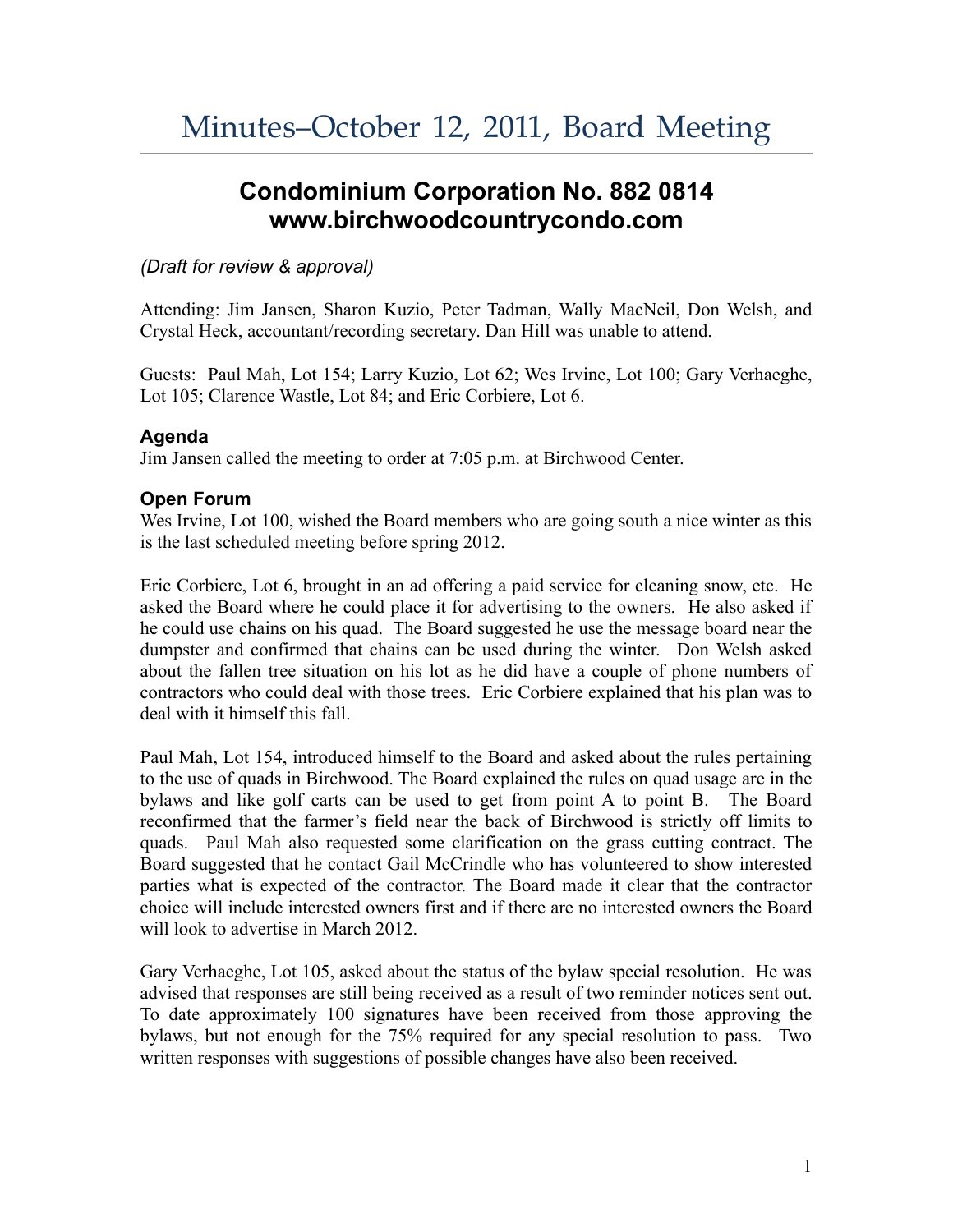The Board announced that should the owners' special resolution not be approved the bylaws will be reviewed and revised over the winter, taking into account the written comments of owners, and presented to the owners at the 2012 annual general meeting. Gary Verhaeghe, Lot 105, commended the Board on its decision. He also said he would be interested in looking at what the Board was presenting to owners.

Clarence Wastle, Lot 84, also wondered about the status of the special resolution. He also said he would be interested in looking at what the Board was presenting to owners.

Jim Jansen advised those in attendance that he was approached by Roy Silver regarding calls made to Silver Septic Services at 5 p.m. where callers were expecting an immediate pump-out at around that time without paying for an emergency call-out. Jim Jansen explained that Roy Silver wanted to make adjustments to his contract that would address this problem and Jim Jansen wondered for the Board's background what the views of owners in attendance might be. It was unanimous that Silver Septic Service should insist that his contract already states a 24-hour-notice.

The open forum was completed at 7:45 p.m.

#### **Board Portion of Meeting**

Jim Jansen called the Board portion of the meeting to order at 7:50 p.m. Correction to the September 21, 2011, meeting minutes were to amend 'Water Report' Line 6 from August 26 to September 26. Peter Tadman moved that the minutes be accepted as corrected; seconded by Sharon Kuzio; carried unanimously.

#### **Water Report**

Rod Yakubow handed in his water report for filing. Usage for September was 204,602 gallons with 17.5 gallons of chlorine used. Associated Engineering was sent out by Alberta Environment to test the water at all the wells and inspect all well-housing. A report on its findings has not been received as yet.

#### **Site services**

Larry Kuzio submitted his report which detailed duties provided for the month.

#### **Financial Report**

Crystal Heck submitted the 2011 reports for July and August. Sharon Kuzio moved to accept the financial statements as presented; seconded by Don Welsh; carried unanimously. The financial information has been submitted to the auditor. Sharon Kuzio made a copy of the new reserve fund study to forward to the auditor as the reserve fund value has changed from the previous amount.

# **Old Business**

There was a discussion about an earlier reported unsightly power box on Lot 133 (Yakubow). The Board decided to discuss the matter with Rod Yakubow and either reclad the existing box or build a new one with the work to be completed in spring 2012.